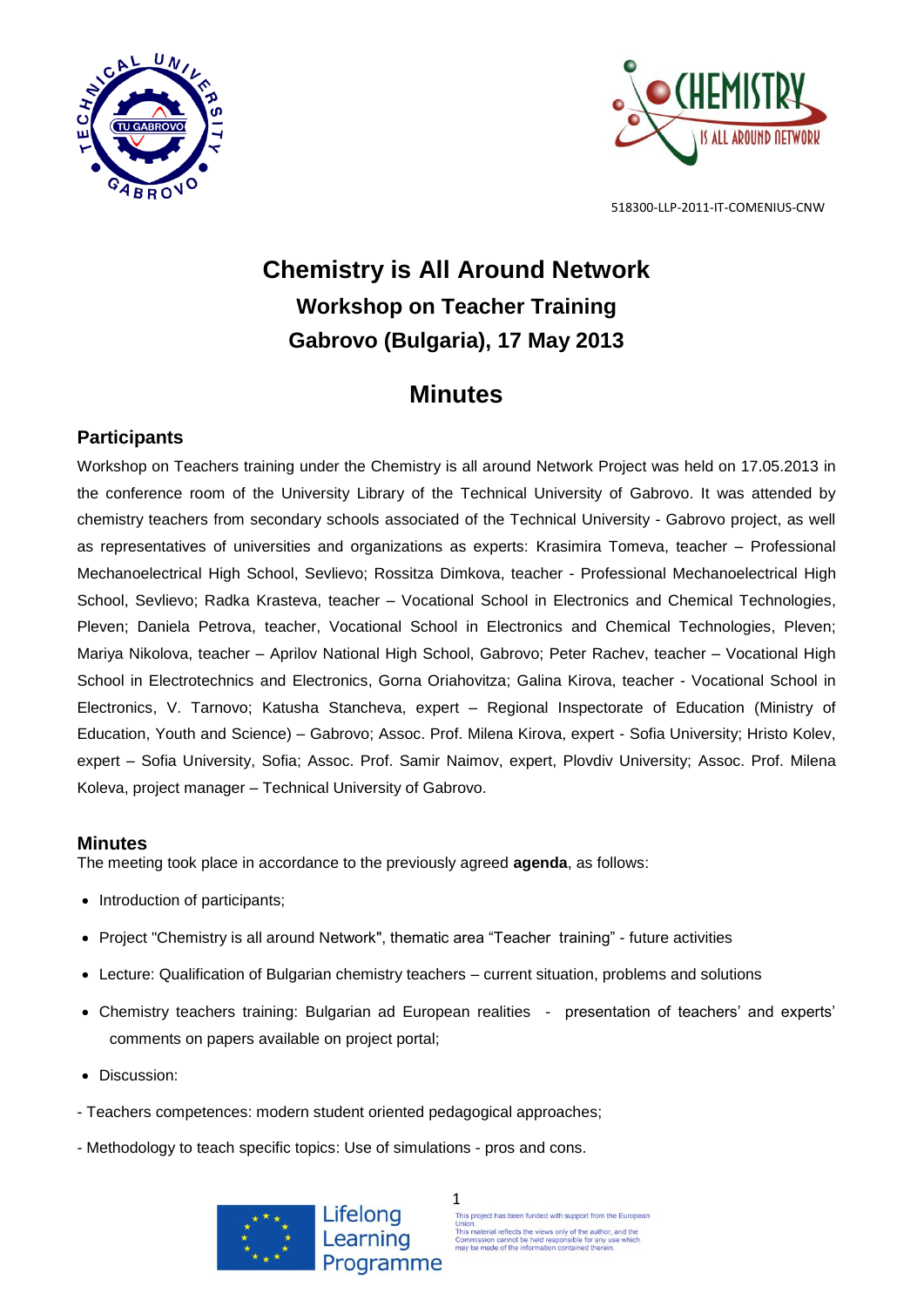



Final remarks, conclusions

Participants in the meeting briefly presented themselves and the school or organization that they represent as well as the process of teaching of chemistry in their school.

**Milena Koleva,** contact person for the project "Chemistry is all around Network" for TU - Gabrovo, presented to the participants the main results achieved related to "Student's motivation" thematic area, during the first project year, the future activities to be performed as well as the commitment of teachers and experts in them.

**Assoc. Prof. Milena Kirova**, expert in the field of chemistry teachers training and teachers' ICT competences from Sofia University presented lecture "Qualification of Bulgarian chemistry teachers – current situation, problems and solutions". She presented some of the problems concerning Bulgarian teachers' qualifications (and particularly of those teaching Chemistry and Natural Sciences), such as: lack of adequate legal framework to support teachers' training, insufficient financial aid to stimulate their desire to improve their qualifications etc. The role of the training climate and the scientific competences in the formation of contemporary teachers' pedagogical skills was also presented.

The lecturer drew comparisons between the teacher qualification systems of other European countries highlighting the good practices implemented in Portugal and Poland.

After the lecture teachers and experts presented their comments on the publications and articles available on the Teachers' training section of the project portal: The use of information and communication technologies by Portuguese teachers; Polish Education Reform and Resulting Changes in the Process of Chemical Education; Specifics of chemistry lessons at non-chemical secondary vocational schools; Information and communication technology and the problem of teacher training: myths, dreams and harsh reality; Improving pre-service elementary teachers' education via a laboratory course on air pollution: one university's experience; Evaluation of the impact of the training program in teaching experimental science: a nationwide study; Chemistry teachers' perceptions on laboratory applications: Izmir sample; Teachers' pedagogical competence as a prerequisite for entering the profession; Case study on mentoring in initial teacher training of science teachers in Ireland etc.

The presented publications and the comments concerning them served as a basis for discussion "Teachers' ICT competences - student oriented pedagogical approaches. Methodology to teach specific topics: use of simulations - pros and cons".

Some of teachers' opinions are listed below:

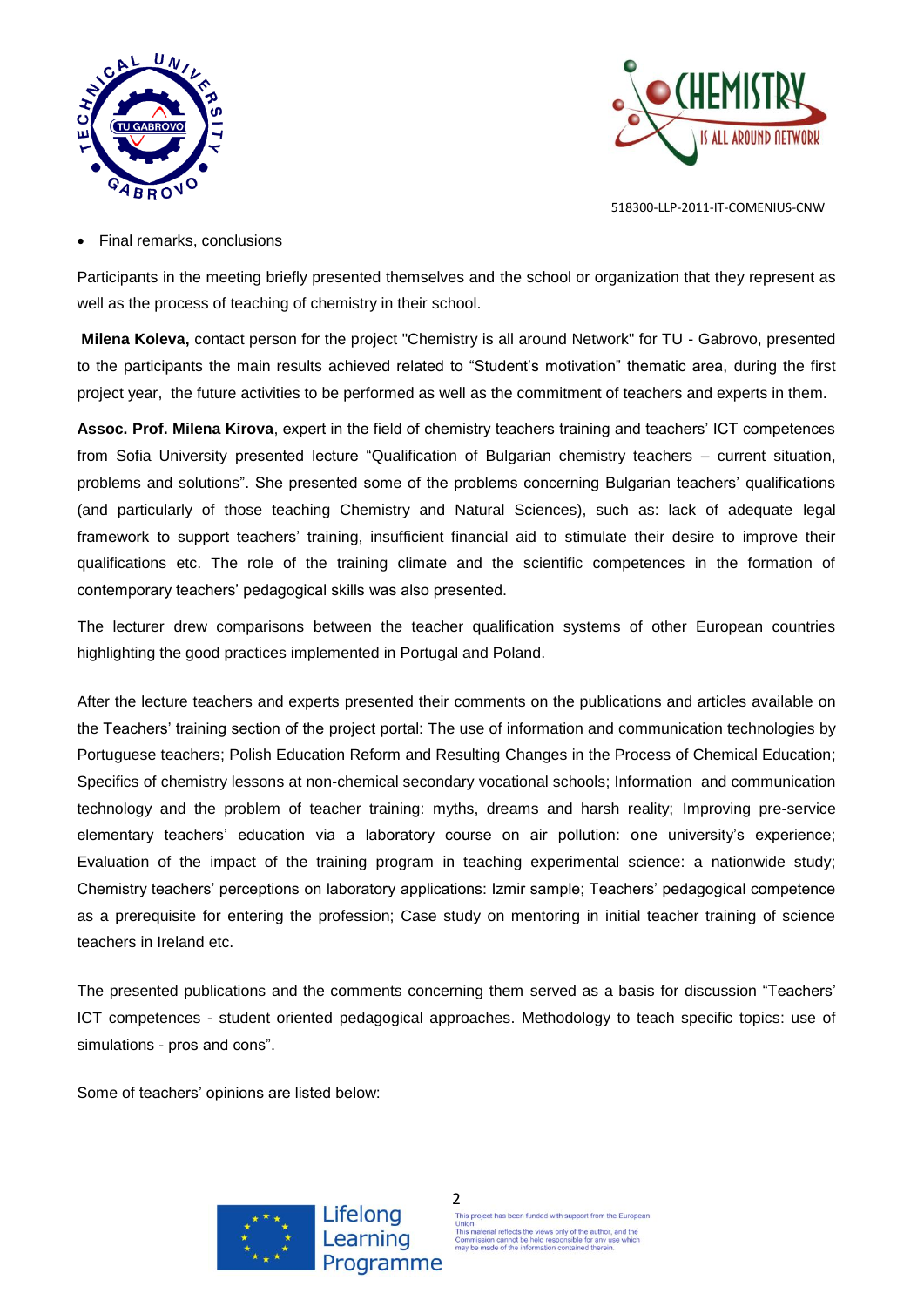



#### **Krasimira Tomeva**

I got acquainted with the teacher training systems in Poland, the Czech Republic, Italy and Slovakia and I have teaching experience in Bulgaria. It turned out that we have many of the problems for teacher training in common. The transition from traditional to modern schooling introduces new challenges for teachers. On one hand they are related to the inventing of suitable didactic materials and testing data base, on the other with the organization and navigation of the teaching process. With teachers who are in their early careers, these problems probably result from the lack of experience or methodology discrepancies and classroom management.

The major problem, however, remains the strengthening of students' interest in the subject - it is especially relevant in schools that are not closely specialized in chemical education. The use of traditional approaches is the main tool to do that: creating presentations, assignments and practical examples of their use, extensive use of practical exercises; designing of stereoscopic 3D - materials, use of portable laboratories, virtual experiments, providing information about substances with relevance to life, using modern technical means interactive board, multimedia etc., as a communication tool and to ignite students' imaginations. For this purpose, teachers need to acquire skills related to the use of interactive tools and application of ICT (software and hardware) for training purposes, and along with it - certain skills and proficiency in foreign languages. All these would be useless supported with appropriate pedagogical skills (use of techniques to provoke students to activities for acquiring knowledge, and practices and methods for teamwork), improving pedagogical diagnostics (the videos we offer information about specific teaching situations, analysis of video tutorials) and good communication skills to present in an accessible and interesting way complex and abstract concepts. Improvement of the qualifications and skills of the teachers could be achieved by: creating a comprehensive plan for career development of teachers, participation in activities outside of school and work projects, development of online training modules and workshops.

#### **Mariya Nikolova**

Extremely useful experience presents a publication from Ireland - Mentoring in the training of young teachers from more experienced colleagues of theirs. Bulgaria also has a similar practice in using mentor teachers. The difference between the two systems is that in Bulgaria this activity is not linked to financial incentives and the work of mentors is not well paid which discourages them.

#### **Peter Rachev**

The most striking fact from the Irish experience in mentoring is its duration - 16 weeks. In Bulgaria this period is much shorter which is obviously one of the reasons why this practice is so inefficient at the moment.

Another positive impact is achieved by reporting the views of the teachers in the formation of the policy regarding training and qualifications. In Bulgaria so far no one has used this approach in creating the legal framework and organization of this process.



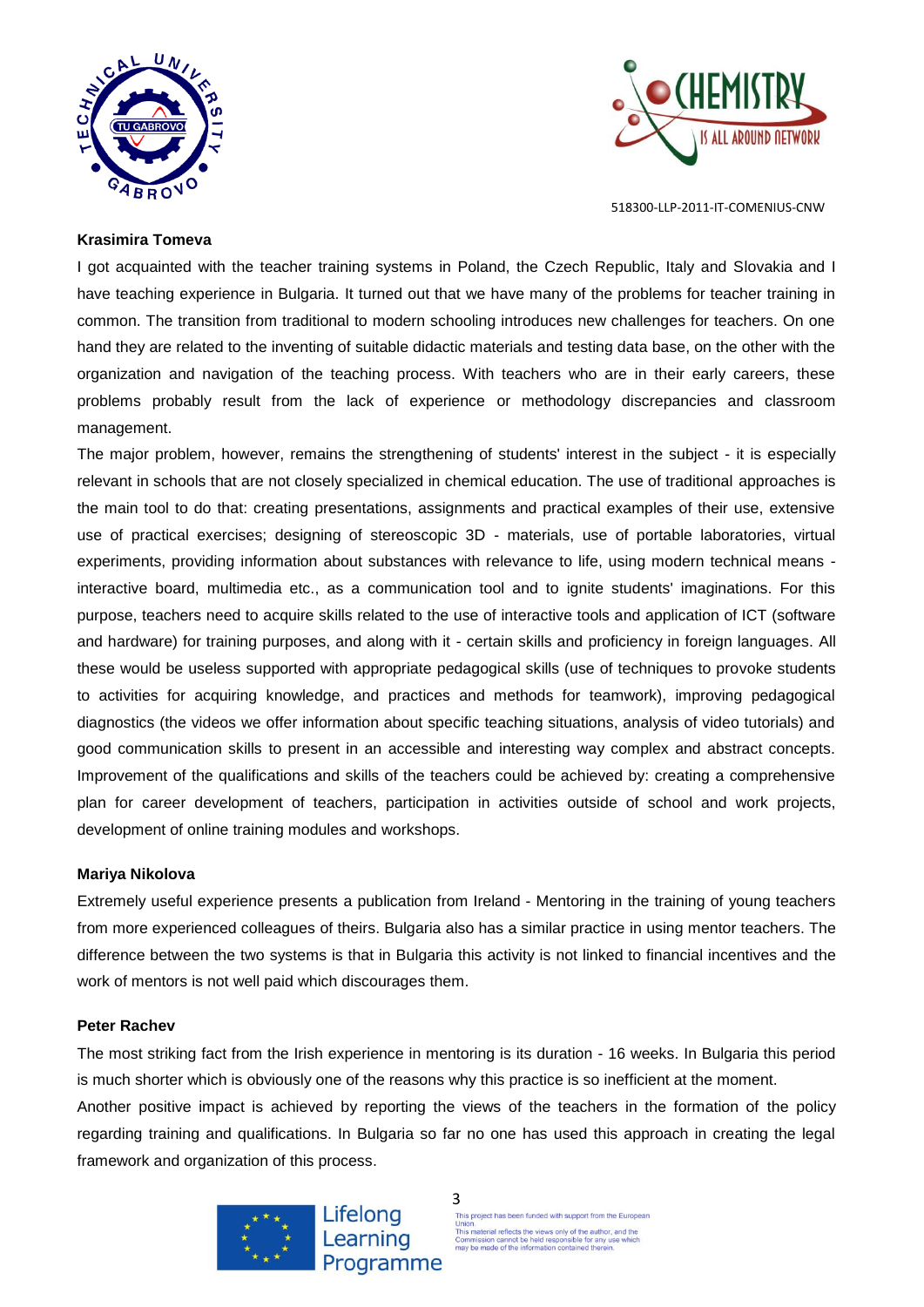



#### **Daniela Petrova**

Generally, there are no sufficiently effective training courses for teachers of chemistry. What should be done is to change and update the legal framework regulating the activities to improve the skills of teachers to provide effective, financially secure forms and activities for the organization of such courses - the results of an approach, which first motivates teachers might logically lead to higher motivation to study chemistry.

#### **Galina Kirova**

Part of the publications address issues specific to education in many countries, namely: in the age of information and communication technologies, when swimming in a sea of information, we are faced with the problem of how to deal with it. In this respect, knowledge and skills to work with information and communication technologies are a mandatory component of the intellect of the modern teacher. Despite the undeniable advantages of computer and multimedia technology as an assistant to teachers, however, they only complement, enhance and enrich some of their basic functions, but they cannot replace them in the role of leadesr and organizers of the educational process.

#### **Radka Krasteva**

Regarding the use of simulation to illustrate the complex chemical nature, *Specifics of chemistry lessons at non-chemical secondary vocational schools* explores the role of laboratory experiments in teaching Chemistry in the non-chemical secondary vocational schools in the Czech Republic. The idea is that the real experiment cannot be fully replaced by simulations. These are indispensable for the study of the processes as they make it possible to understand their course.

#### **Milena Kirova**

In my opinion we need to distinguish between "simulation", "speculation" and "animation". In the absence of time to actually conduct the experiment, which is a common problem in teaching chemistry in school, simulations that allow chemical processes to follow in time are particularly useful. The problem is that sometimes they have a duration that does not allow the simulation to be carried out in school.

#### **Daniela Petrova**

The use of real experiments in learning motivates students to a much greater extent than the use of simulations. The problems associated with this approach are several:

• some of the teachers must first motivate and persuade themselves to carry out the experiment and that it is effective – here lies and is demonstrated the negative impact of the conditions and methodology by which teachers themselves were educated - in many cases they are transferred to their approach as teachers;

4



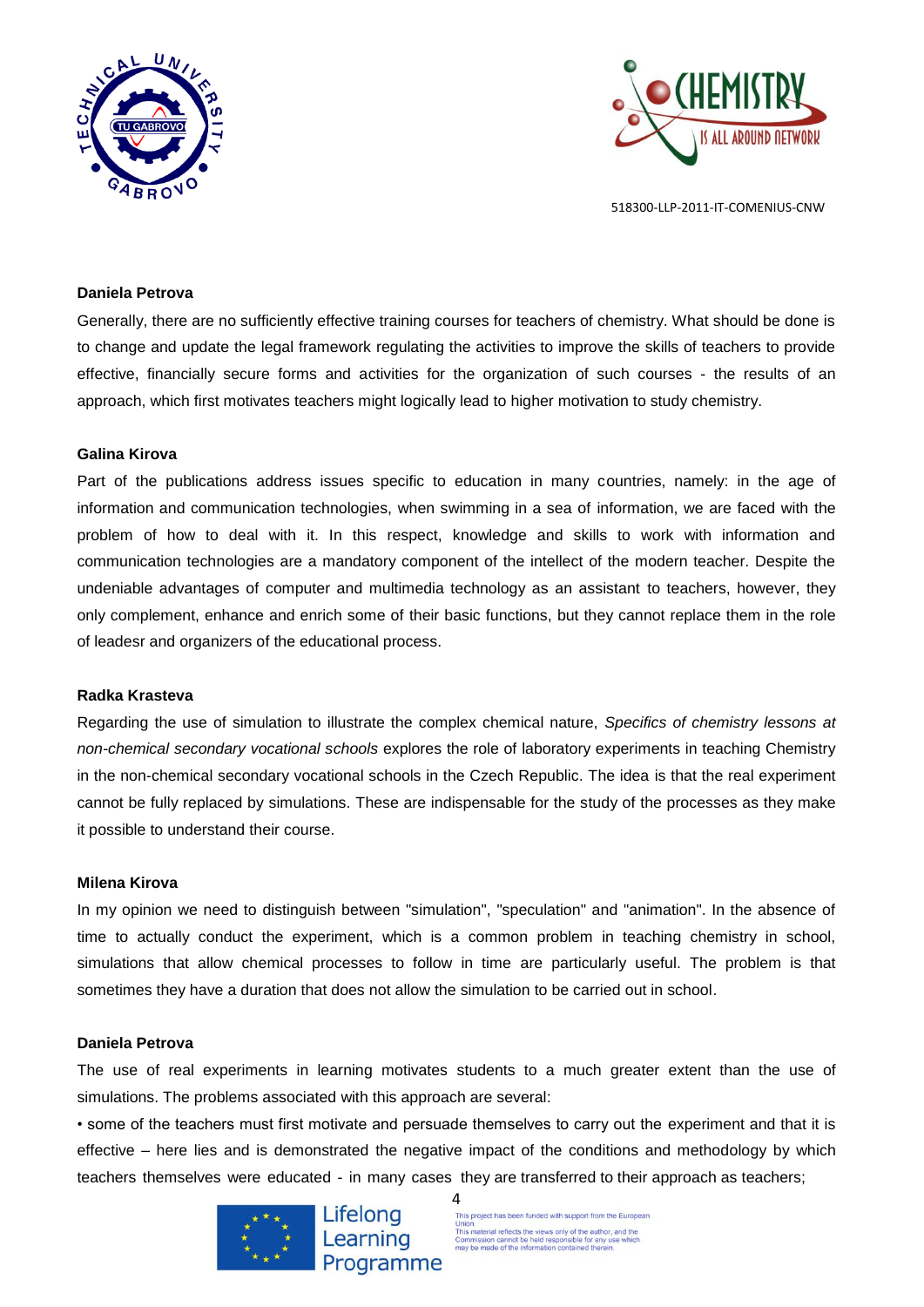



• a fear of the risks of real experiments and their results – any unsuccessful experiment would present the teacher into unfavorable light to the students;

• the limited time for experiments in class often, causes the teacher to eliminate them.

#### **Samir Naimov**

Similar conclusions presents a study conducted in schools in Izmir (Turkey), which investigates the attitude of chemistry teachers towards laboratory classes. It shows that the majority of teachers prefer using experiments with predictable results. The relationship between the attitude to laboratory experiments and the experience of teachers is shown - the teachers with experience of over 26 years have a positive attitude. Some of the most common causes for neglect of the laboratory experiment are also mentioned and they largely match those you have already provided.

#### **Hristo Kolev**

Since my job is related exactly to presenting the science in an appropriate way to students and a wider audience, I can say that the simulations have their place as they stimulate the imagination of the students and help them get better notion of the materials, structures and processes, especially when no possibility of real chemistry experiment exists.

I think the two approaches would contribute to a more effective learning process: in tandem with the work to increase the motivation of children to work with parents, teachers have to learn to make connection to real life when presenting the material - this will facilitate and motivate students' understanding of knowledge.

#### **After the discussion participants in the meeting agreed on the following:**

1. The role of the teachers in the modern process of chemistry education for increasing the interest and motivation of students towards the subject is crucial. In order to perform it, however, teachers must constantly develop their pedagogic and communicative skills, to expand their competence, particularly those ones related to the use of modern technologies for educational purposes.

2. This raises some very important yet unsolved problems concerning qualification and expanding the competence of teachers, such as:

 Developing a modern conception and updating the normative basis regulating the activities for teachers' qualification by considering and using teachers' opinion

 Binding these activities with proper financial incentives, which will motivate teachers to improve their pedagogical skills.

 Developing effective qualification courses for distance or online training which will enhance and motivate teachers to expand their competence;

3. Chemical laboratory is a unique environment in which students may participate in various activities.



5<br>This project has been funded with support from the European Union.<br>This material reflects the views only of the author, and the<br>Commission cannot be held responsible for any use whicl<br>may be made of the information contained therein.